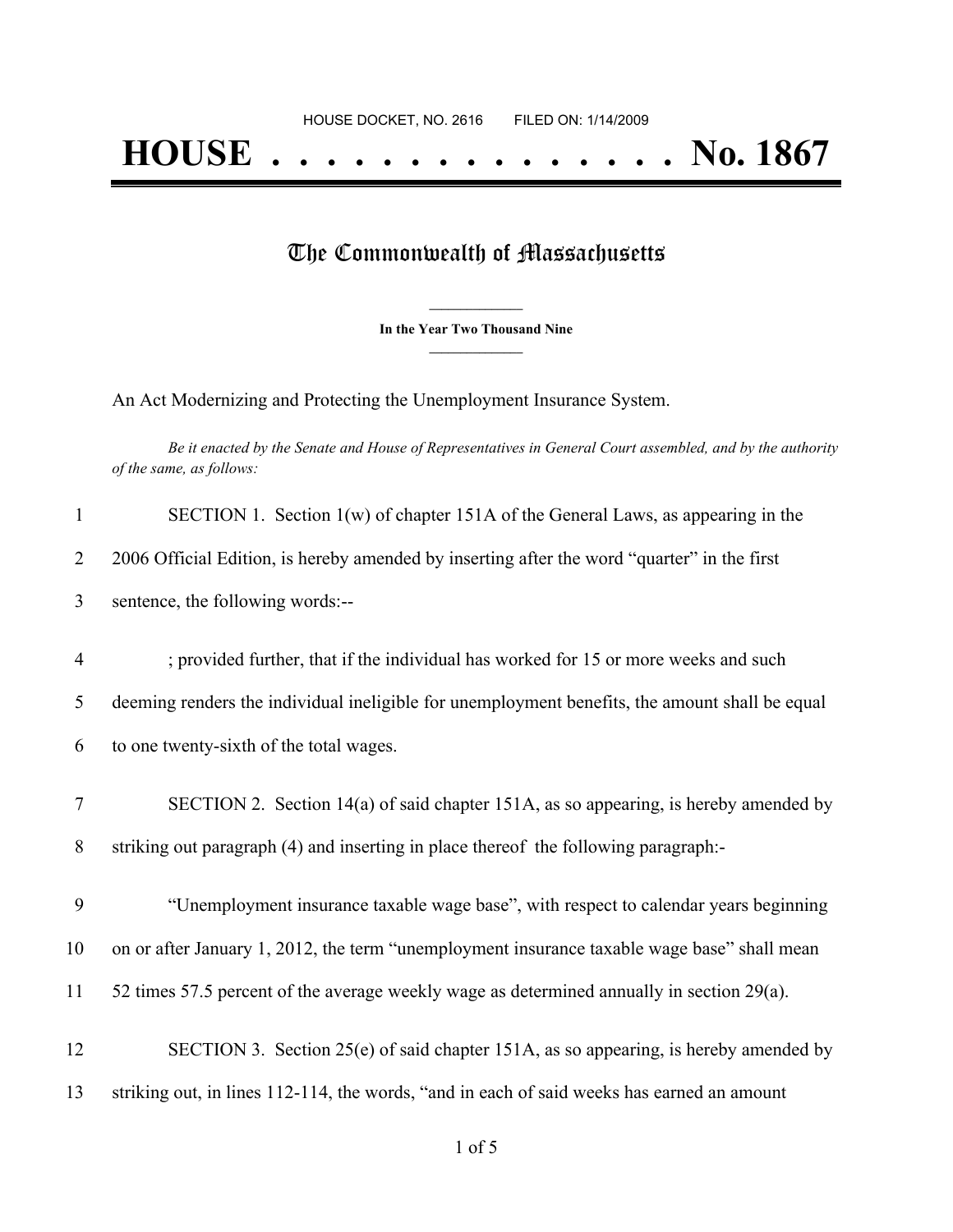| 14 | equivalent to or in excess of the individuals' weekly benefit amount after the individual has left |
|----|----------------------------------------------------------------------------------------------------|
| 15 | work," and replacing it with the following words:--                                                |
| 16 | and has earned an amount equivalent to or in excess of eight times the individual's                |
| 17 | weekly benefit amount after the individual has left work.                                          |
| 18 | SECTION 4. Said section 25(e) of said chapter 151A, as so appearing, is hereby further             |
| 19 | amended by inserting in the third paragraph after the word "involuntary", in line 142, the         |
| 20 | following words:-                                                                                  |
| 21 | Leaving employment due to the illness or disability of a member of the individual's                |
| 22 | immediate family shall be deemed to be an involuntary separation.                                  |
| 23 | SECTION 5. Said section 25(e) of said chapter 151A, as so appearing, is hereby further             |
| 24 | amended by striking out the eighth and ninth paragraphs.                                           |
| 25 | SECTION 6. Said section 25(e) of said chapter 151A, as so appearing, is hereby further             |
| 26 | amended by striking the last paragraph.                                                            |
| 27 | SECTION 7. Section 29(b) of said chapter 151A, as so appearing, is hereby amended by               |
| 28 | adding at the end thereof the following sentence:--                                                |
| 29 | Nothing herein shall permit a reduction of benefits solely because an individual leaves a          |
| 30 | subsidiary part-time job during his or her base period.                                            |
| 31 | SECTION 8. Section 30(c) of said chapter 151A, as so appearing, is hereby amended by               |
| 32 | striking out the first paragraph and inserting in place thereof the following paragraph:-          |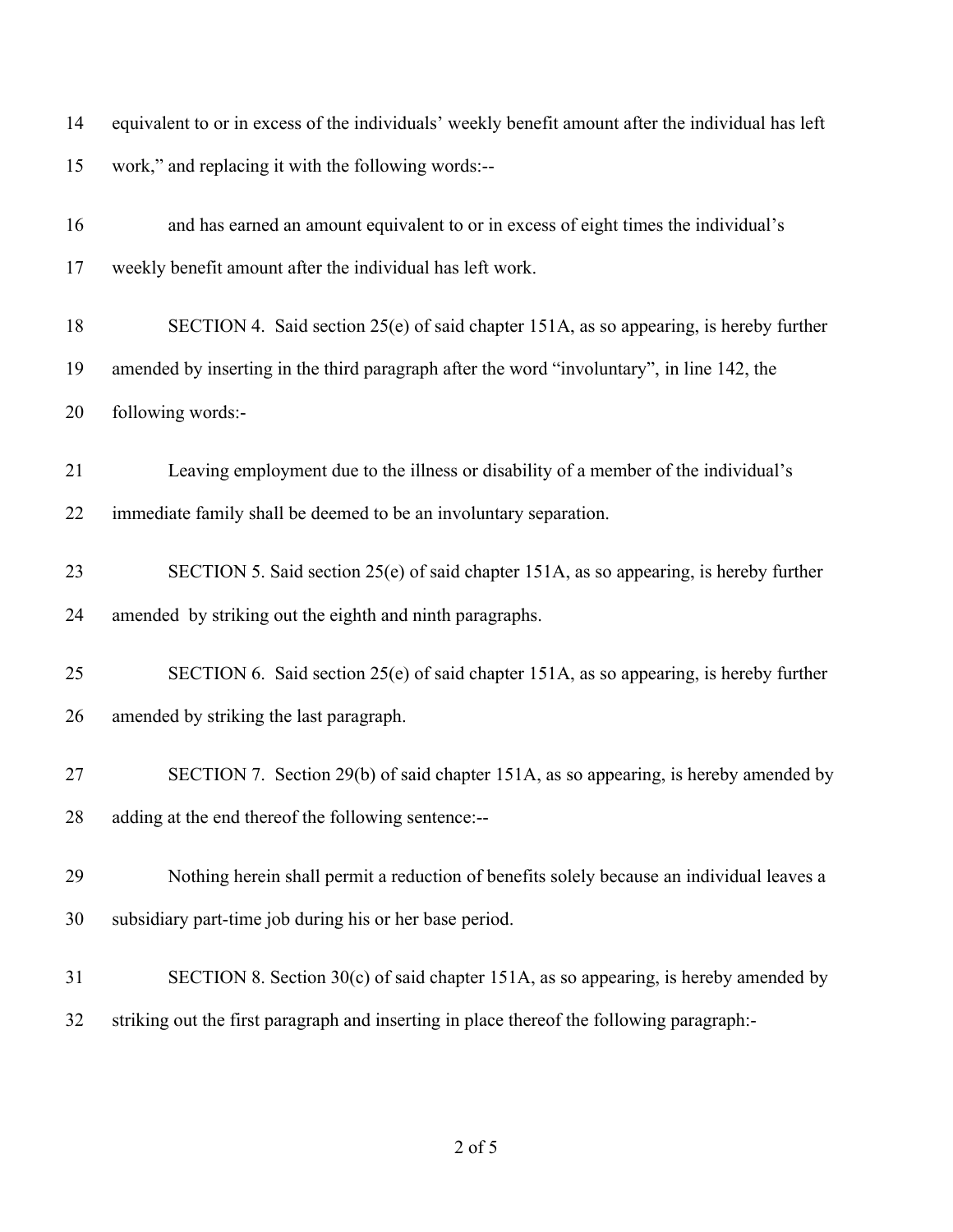If in the opinion of the commissioner, it is necessary for an unemployed individual to obtain further industrial, vocational, adult basic education, general equivalency diploma or English for speakers of a second language training to realize sustainable employment, the total benefits which that individual may receive shall be extended by up to 26 times the individual's benefit rate, if the individual is attending a retraining course approved by the commissioner, and if the training program shall be completed within 2 years or within 3 years if the program includes a combination of adult basic education, general equivalency diploma or English for speakers of other languages with vocational or industrial training; provided that no English for speakers of other languages program shall be denied approval under this section solely because it is not combined with another program. These additional benefits shall be paid to the individual only when attending the course and only if the individual has exhausted all rights to regular and extended benefits under this chapter and has no rights to benefits or compensation under this chapter or under any other state unemployment compensation law or under any federal law. This extension shall be available only to individuals who have applied to the commissioner for training no later than the fifteenth week of a new or continued claim, but the commissioner shall specify by regulation the circumstances in which the 15-week application period shall be tolled, including, but not limited to, where staff of the division of unemployment assistance, or its agents, have given the applicant misinformation that causes the applicant to miss the 15-week deadline; the applicant is working with, or has attempted to initiate a working relationship with, a one-stop career center for the purpose of securing a spot in a training program, but has not yet been able to enroll in an appropriate program; the applicant needs to address the physical, psychological and legal effects of domestic violence; and other good cause to be determined by the commissioner. The claimant shall begin training in the first available appropriate program for

of 5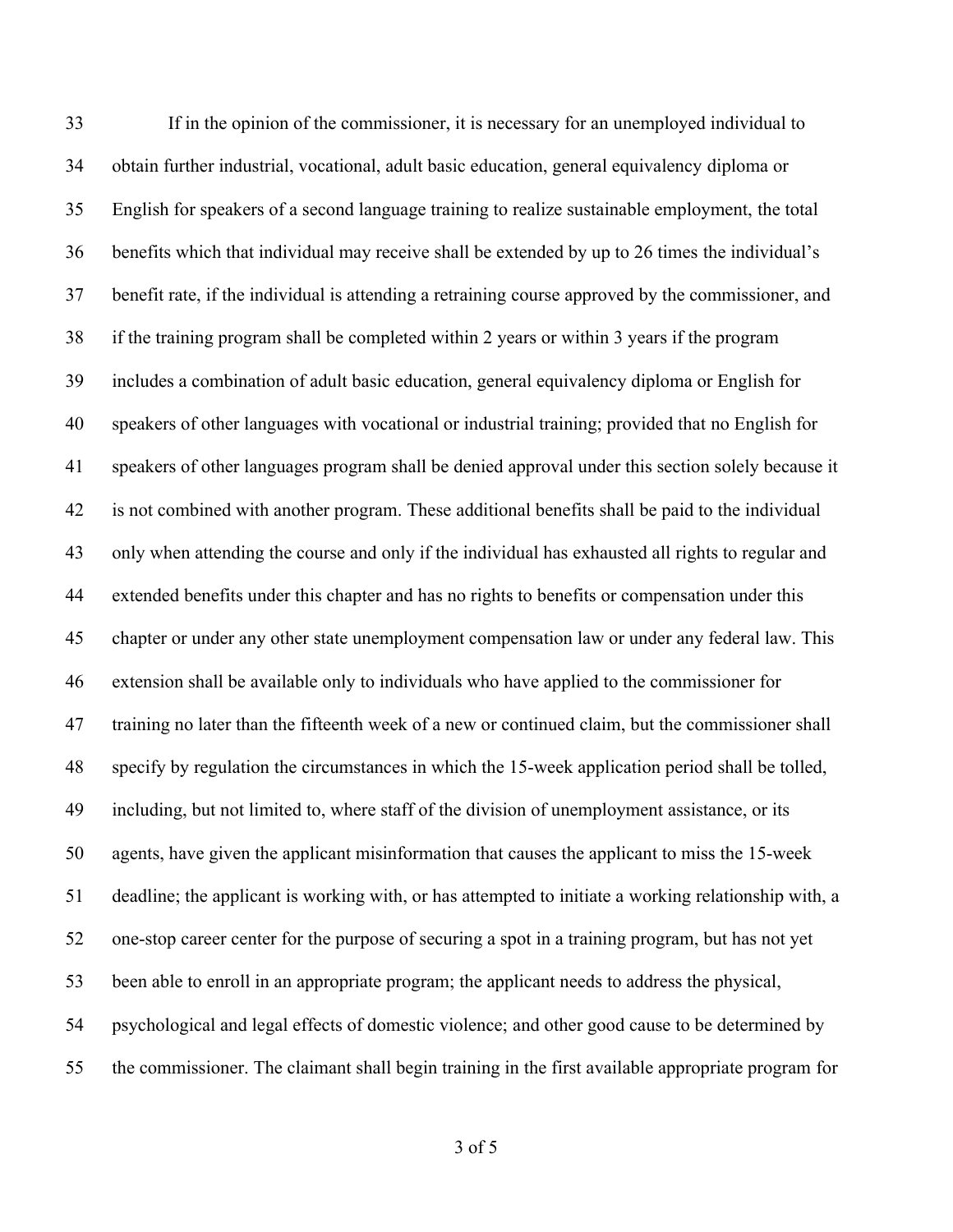which funding is available and which is a reasonable distance from the claimant's residence, as determined by the commissioner, but the commissioner, in his discretion, may extend the period once for not more than two weeks for any applicant whose initial application is denied. Any benefits paid to an individual under this paragraph which would not be chargeable to the account of any particular employer under section 14 shall be charged to the solvency account. An individual eligible to receive a trade readjustment allowance under Chapter 2 of Title II of the Trade Act of 1974,19 USC 2251-2322, as amended, shall not be eligible to receive additional benefits under this section for any week in which the individual receives this trade readjustment allowance. An individual eligible to receive emergency unemployment compensation, under any federal law, shall not be eligible to receive additional benefits under this section for any week in which the individual receives that compensation.

 SECTION 9. Section 47 of said chapter 151A, as so appearing, is hereby amended by inserting after the fourth paragraph the following paragraph:-

 The receipt of any notice of termination of employment or of any substantial alteration in the terms of employment within six months after an employee has provided evidence in connection with a claim for benefits under this chapter, or has testified at any hearing conducted under any provision of this chapter, shall create a rebuttable presumption that such notice or other action is a reprisal against the employee for providing evidence. Such presumption shall be rebutted only by clear and convincing evidence that such employer's action was not a reprisal against the employee and that the employer had sufficient independent justification for taking such action, and would have in fact taken such action, in the same manner and at the same time the action was taken, regardless of the employee's providing evidence in connection with a claim for benefit under this chapter. An employing unit found to have threatened, coerced or taken

of 5